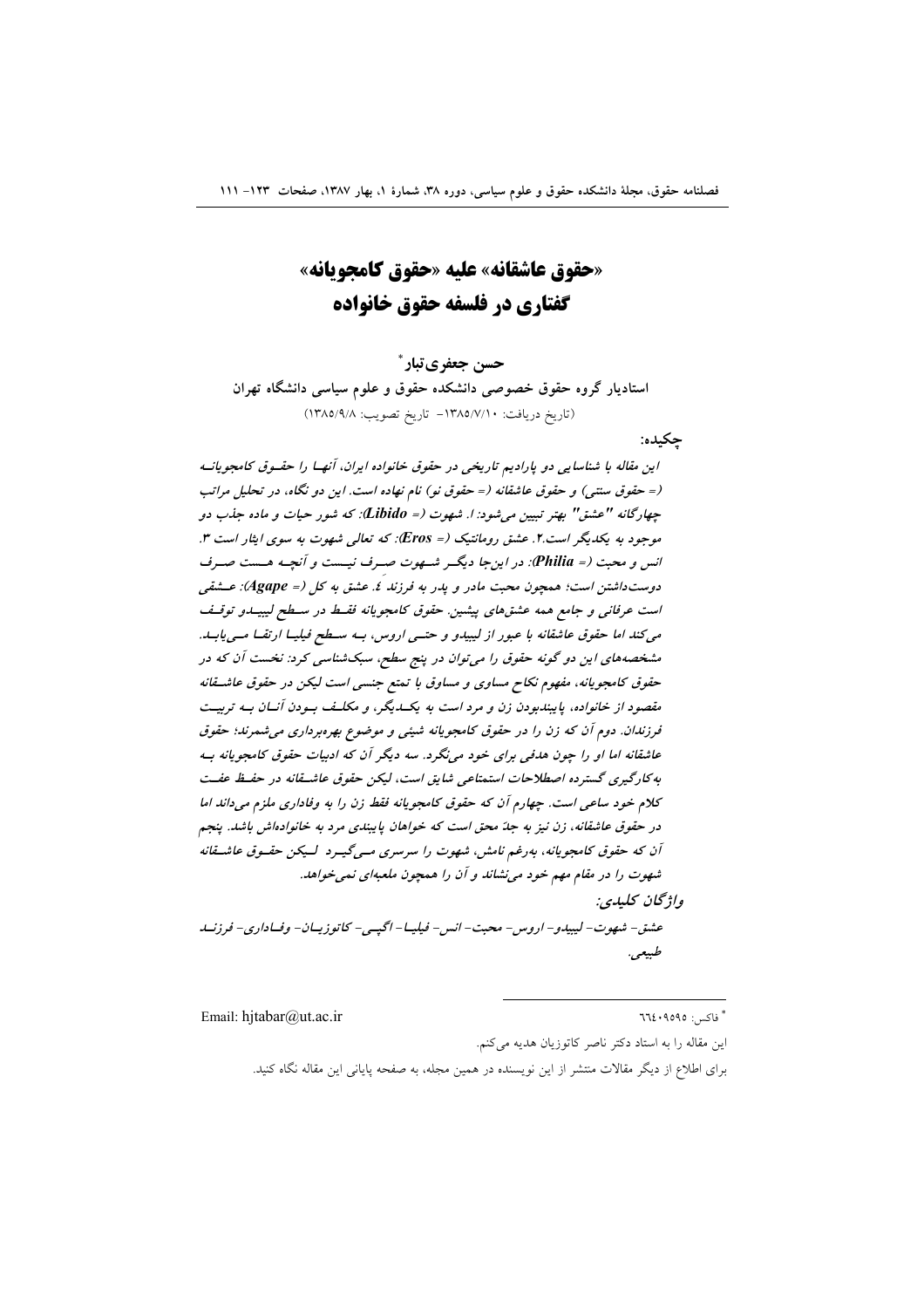الف. كامجوئي و عشق در حقوق خانواده

حقوق خانواده با دیگر مباحث حقوق، تفاوت راهی شگرف دارد. اگر حقــوق قراردادهــا و مسئولیت مدنی، حقوق کاری است که میکنی، حقوق خانواده امّـا، حقـوق عــشقی اســت کــه می ورزی. در اینجا گویی حتی از *فلسفه حقوق خانواده* نباید سخن گفت؛ چه اگر بپذیرنـد کـه فلسفه، كار عقل است و خرد ولي عرفان، كار عشق و دل، أن گاه بايد «*عرفان*» حقوق خــانواده را بر «*فلسفه*» آن برگزینند. اما نه هر جای مرکب توان تاخت که بسیار جا باید سبیر انــداخت؛ محمد كاظم خراساني در هنگامه بحث جبر و اختيار، با اقتباس مصراعي از خاقـاني (نجـم رازي. ١٣٦٦، ص ٦٣) به ناتواني خود از ادامه بحثي عقلاني درباره آن اقرار مي كند (حراساني، ١٤١٢، ص ٩٠): قلم اينجا رسيد سربشكست قصهها می نوشت خاقانی

حقوقدان نیز گرچه در حقوق قراردادها ترکتازی می کند، در عقبه حقوق خـانواده، از تـک فرو مي ماند و خود را حيران مي پابد:

چون به عشق آمد قلم بر خود شکافت ٔ چون قلم اندر نوشتن مي شتافت

حقوق خانواده، حقوقی است چندچهره؛ هم دربردارنده قـراردادی اسـت قـانونی و نقـض یذیر و هم عهد و پیمانی عاشقانه و ناگسستنی. اما مهتاب شبی که یکی از دلدار و دلداده بے دیگری از کوچه خاطرههایشان میگذرند آن چه خیره به دنبـالش مـی گردنـد یگــانگی آن دو است در عشق و زندگی، نه بهره و ربحی معامله وار در دکان سود و سودا. بدین سان در اینجا، مفهوم اصطلاح حقوقي عدالت معاوضي و حق حبس و تـدليس و عيـب و تعليـق در قـرارداد ازدواج با دیگر قراردادها متفاوت است؛ وعده نکاح به خلاف قولنامههـای بیــع، عقـدی اسـت جایز و نا الزامکننده، و وجه التزام دراین وعده، بـی اثـر و مطالبـه نـشدنی (کاتوزیـان، ١٣٦٨، ش ٢١ و ٢٢). همچنین اگر سفیه از ورود در عقدی مالی محجور است، از بـستن پیمـان نکـاح ممنـوع نیست (کاتوزیان، ۱۳٦۸، ش ٤٨). نیز بطلان سویه مالی نکاح (= مهر) فساد خود ازدواج را سبب نمی شود (کاتوزیـان، ١٣٦٨، ش ٨٨). باز اگر زن بر بنیاد ماده ١٠٨٥ ق.م در برابر شوهر حــق حــبس دارد، شوهر نمي تواند يرداخت مهـر را بــه تمكـين زن منــوط ســازد (كاتوزيـان، ١٣٦٨، ش ٩٤). همچنـين رضایت ابتدائی شوهر به شغل زن، سبب سقوط حق او در مخالفت بعدی نخواهد بود هرچنـد در دیگر عقود، اعلام رضایت، مانع رجوع دوباره از آن است (کاتوزیان، ۱۳۷۵، ش ۱۲۷).

اما در عمل، حقوق به ترسیم کدام یک از چهرههای متکثّر خانواده بیــشتر پرداختــه اســت؟ به سوداگری و رابطه زناشوئی، یا عشق و دلدادگی همسران، یا محبّت و انس پدران و مـادران و فرزندان؟ در تاريخ حقوق و فقه دو گونه پارادايم را در حقوق خانواده (= باب نكاح و طلاق

<sup>.</sup> دفتر اول مثنوی مولوی، بیت ١١٤.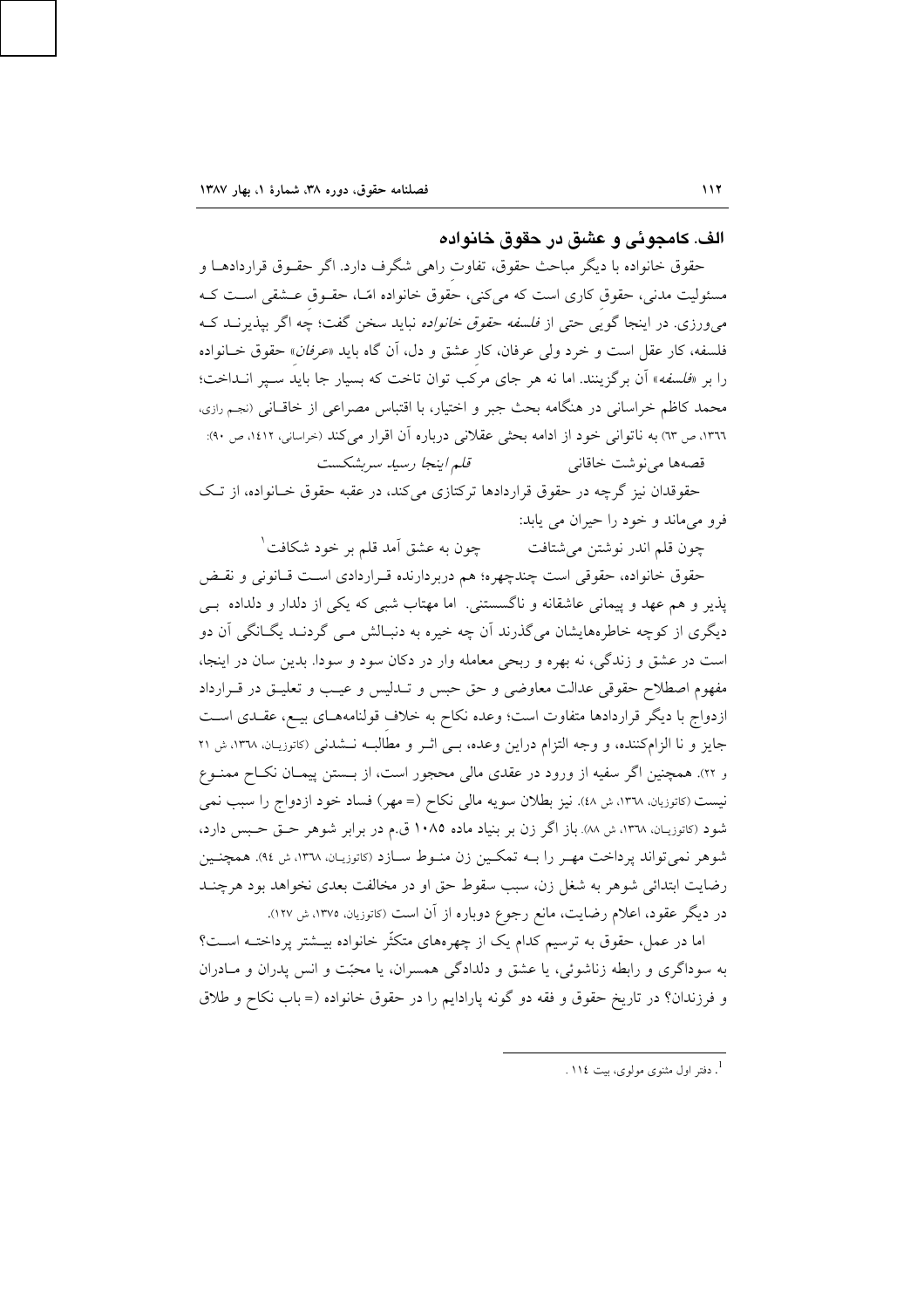در فقه) مي توان شناسايي كرد كه آنها را «حقوق كامجويانه» و «حقوق عاشقانه» نام مي نهيم. در حقوق كامجويانه همه چيز پر محور رابطه زناشوئي و قوه شهواني انسان است، اما بنياد حقـوق عاشقانه، محبت است نه شهوت؛ مؤانست و معاشرت است نه مواقعت و مجامعت. بے گمـان دکتر ناصر کاتوزیان را در ایران باید نخستین حقوقدانی دانست که به انسجام حقـوق عاشـقانه خانواده صورت بخشید؛ آب حیات عشق را در رگهای متصلّبش روانه کرد و در آن، رنگی از اُلفت و طرحی از محبّت انداخت. ` شاید فلک نیز با او پار بوده اسـت آن گــاه کــه بــر انتهــای مقدِّمهاش بر كتاب حقوق خانواده، ماه «مهر» نقش مي بست.

## ب. چندىن سخن نغز

در تبیین دو پارادایم حقوق خانواده، مراتب عشق را نقطه عزیمـت خــود قــرار مــی(دهــیم. مراتبی که از پائینترین درجتش آغاز میشود و به بالاترین آن می رسد: ۱. *شهوت، جوهره عشق، در قاعده هرم عشق قرار دارد؛ همان كه فرويــد ليبيـــدو (Libido*) می نامیدش و به حقیقت، میل طبیعی اشیاء است به یکدیگر: بهر آن میل است در ماده به نر مسمت تا بود تکمیل کار یکدگر شهوت مایه حیات و شور زندگی است و گوئی این جنبش و هیجان، نبض هر ذره را پُــر تیش کرده است؛ نیرویی که هر چیز را به خود میکشاند: همه بازی است الّا عشقبازی جهان عشق است و دیگر زرق سازی مشو چون سگ به خورد و خواب خرسند \_ وگر خود گُربه باشد دل درو بند بدان شوق آهني را کي ربودي؟ ...که مغناطیس اگر عاشق نبودی حكيمان اين كشش را عشق خوانند طبایع جز کشش کاری ندارند به عشق است ایستاده آفرینش ۳ گر اندیشه کنی از راه بینش این عشق شاید نهاد ازدواج را نشناسد؛ چه وضعی نیست بل طبعی است. میتـوان هنـوز از اجتماعاتی خبر داد که رابطه زن و مرد در آنها، قالب ازدواج به خود نمیگیرد. در جزایر *هبرید جدید در جنوب غربی اقیانوس اطلس و جزایر هاوائی، مردان و زن*ان ازدواج نمبی کننــد و در

<sup>.&</sup>lt;br>'. از تلاشهایی دیگر که درباره برخی وجهههـای مؤانــستی حقـوق خــانواده صـورت پذیرفتـه، نبایــد غافــل مانــد. در اینجـا علیالخصوص باید از رساله دکتری *اشتراک زندگی زن و شوهر و انتخاب محلّ سکنای خانواده* یـاد کـرد کـه اسـتاد گرامـی جناب دکتر درودیان در سال ۱۹۷۳ در لوزان سوئیس نگاشتهاند و از آن دفاع کردهاند. بخشهایی مهم از حقوق خانواده دکتـر شایگان و دکتر صفایی را نیز بی گمان باید از همین دست دانست.

<sup>&</sup>lt;sup>2</sup>. مثنوی مولوی، دفتر سوم، بیت ٤٣٩٢ به بعد. <sup>3</sup>. ابیاتی است از خسرو و شیرین نظامی.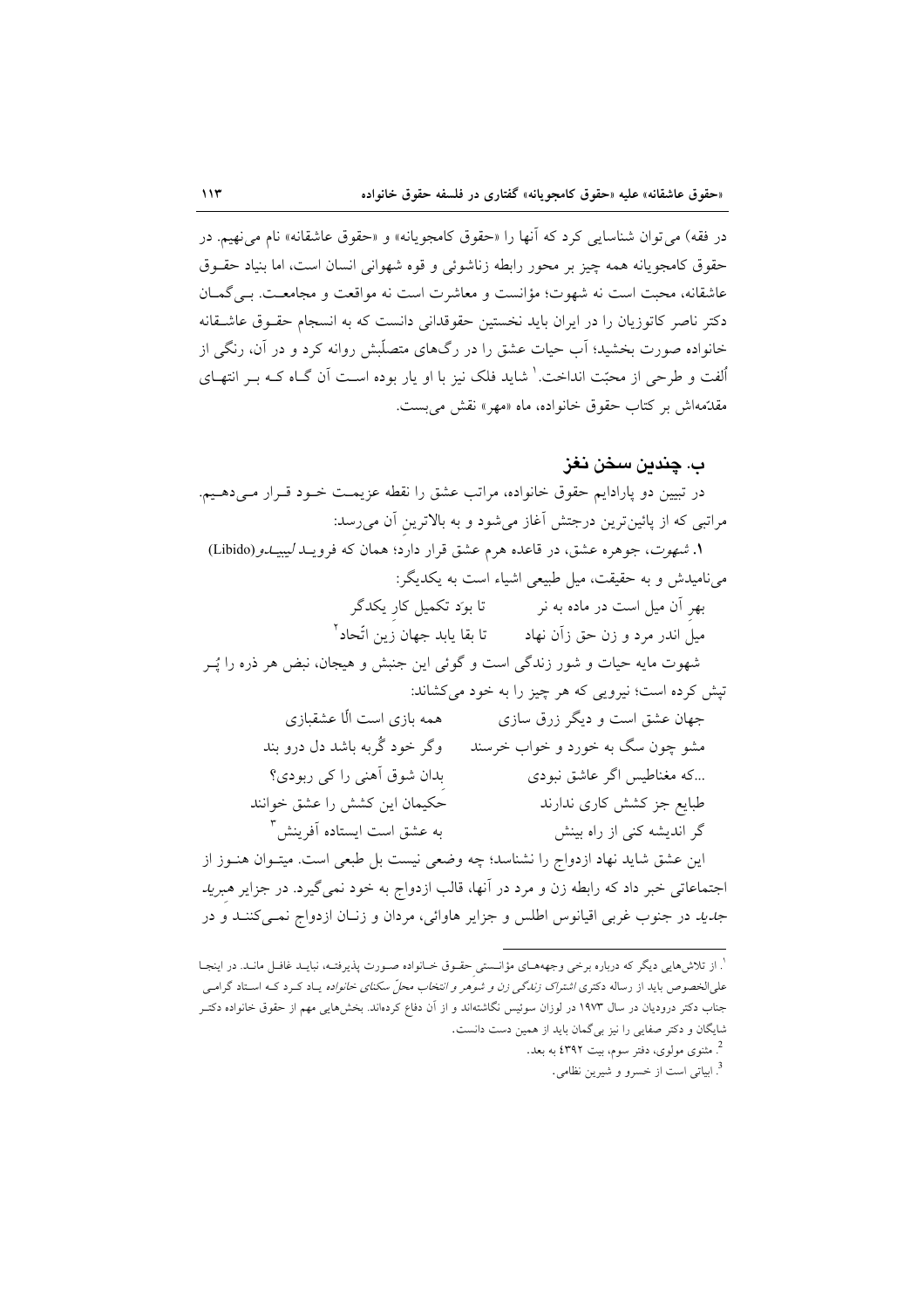قبيله لوبو (lubu)كمونيسم جنسي حاكم است (دورانت، ١٣٧٠، ص ٤٧). درافتـادن در همـين عـشق ابتدایی و جذبه زندگی است که شاید برای آدمی، احساسی از گناه به ارمغان آورد (نرخزاد، ۱۳۵۰،  $\cdot$   $\uparrow$   $\cdot$ 

> گُم شدم در یهنه صحرای عشق در شبی چون چهره بختم سیاه

۲. عشق را در مرحله دوم، ا*روس* (Eros) ی*ا* عشق رومانتیک می نامنـ*د؛ صـورتی کامـل از* ماده و هیولای لیبیدو. شهوت در عشق رومانتیک نیز رکنی است بنیادین، لیکن اروس فقسط در شهوت خلاصه نمی شود و به سوی کمالی دیگر که ایثارش می نامند، متعالی شده است. عـشق این سَری را میان دو دلداده عاشق و معشوق، منشأ هـر زیبــائی در ادبیّــات و هنــر دانـــستهانــد (سهروردي، ١٣٧٣، ص ٢٦٨):

چندین سخن نغز که گفتی که شنودی؟ گر عشق نبودی و غم عشق نبودی اين عشق مختصّ أدمى است و فرشته و حيوان از آن تهي: عشق حیوان را کم است آن از کمی است این چنین خاصیّتی در آدمی است درد را جز آدمی در خَورد نیست ۱ قدسیان را عشق هست و درد نیست عشق آدمیتی است گر این ذوق در تو نیست هم شرکتی به خوردن و خفتن دواب را (سعدی)

**۳**. عشق در مرحله سوم به *أنس* تبدیل می شود (= ف*یلیا*= Philia =محبّت)؛ گونهای علقـه و پیوند برشهوت، همچون محبّت پدر و مادر به فرزند و انس دو دوست به یکدیگر: چو پیوند فرزند پیوند نیست<sup>۲</sup> يسنديدەتر كس ز فرزند نيست

سرآغاز ازدواج اگر عشق *رومانتیک* است، تداوم و انتهای آن *انس و عاطفه* است. در فیلیـا، زن و مرد در کنار یکدیگر به اَرامش می٫سند و وابسته فرزندان میشوند: و من اَیاته أن خَلَــق لكُم من أنفُسكم أزواجاً لتَسكُنوا إليها و جَعَل بينَكم مَودّةً و رحمةً "؛ در اين لحظه انس است كه محمّد از حمیر/ (= عایشه) می خواهد تا با او سخن گوید، شاید اضطرابهای ناشبی از نیزول وحی کاهش یابد:

<sup>2</sup>. *شاهنامه فردوسي، چ*اپ ژول مول، جلد ۱، ص ۲۱.

<sup>.&</sup>lt;br>. مثنوی مولوی، دفتر اول، بیت ۲٤۳۱ به بعد.

<sup>.&</sup>lt;br>3. سوره روم ٢١/٣٠، نيز رک. غررالحکم، ص ٩٨: الأنسُ في ثلاثه؛ الزوجهٔ الموافقهٔ و الولـد البـارَ و الأخ الموافـق. نيــز رک. صحیح مسلم، ج ۱، ص ۷؛ و لا تومنوا حتی تحابَوا. وقتی کاوه اَهنگر از ضـحاک بـرای تنهـا فرزنـد خــود امــان مــی خواهــد میگوید: جوانی نمانده است و فرزند نیست /به گیتی چو فرزند پیوند نیست (٤٤/١). پیامبر نیـز فرزنـدان خــود را بــه پــاره جگرخویش تشبیه کردهاند: أولادُنا أکبادُنا، رک . *تمهیدات عین القضات همدانی،* شماره ۱۹۰. انس است که انسان را از تنهایی بدر مي آورد: الأنس الأمن يذهبه وحشهٔ الوحدهٔ، رک غرر الحکم، ص ۸۹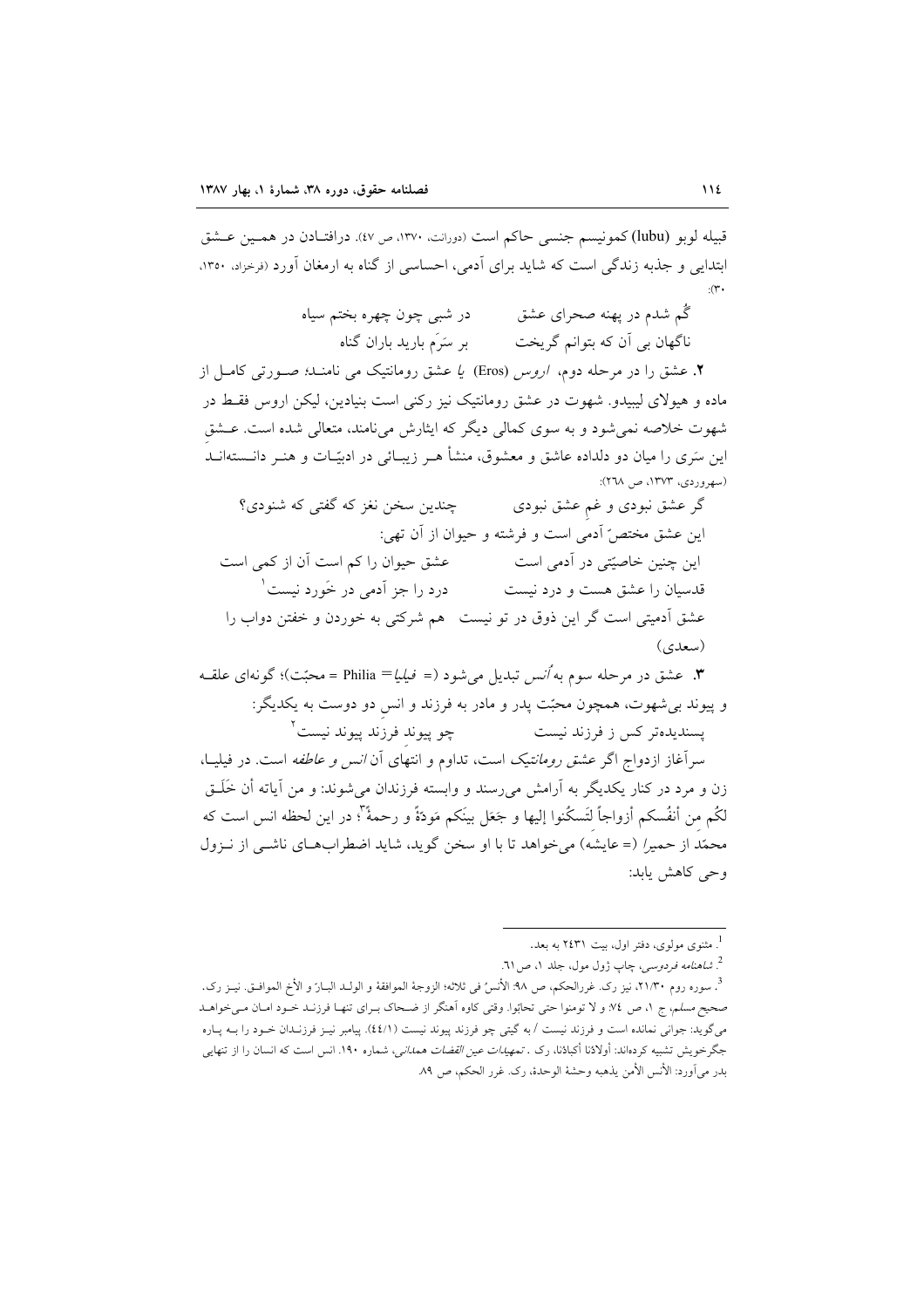کلّمینی یا حمیرا می(دی <sup>۱</sup> اَن که عالم بنده گفتش بُدي این عشق، همان *وابستگی (*= پیوند) (Relatedness) در روانشناس*ی اریک فرو*م است که راه سالم پیوند با جهان را راه عشق میداند (شونتس، ۱۳۶۹، ۸۱) و شاید *علی شریعتی ن*یز آنگIه کـه از برتری دوست داشتن بر عشق سخن میگوید به همین محبّت نظر داشته است.

£. عشق به کا ٌ (= agape): عشقی است عرفانی؛ نقطه بی پایان عشق که در شعر شاعرانی چون مولويش مي بينيم. در عرفان مسيحي، اگيي (= عشق الهي) محبّتي است خــالص و فقــط مسیحیانی به آن دست می یابند که از هر عشق دیگر خالی باشند و آن که هنوز در بند شـهوت و دیگر عُلقههای دنیایی است از آن باز خواهد ماند. پس راهبان مسیحی از ازدواج تن می زنند تا شاید به وادی اگپی گام نهند. بدین سان، اگر فیلیا وابستگی اسـت، اگپـی، گســستگی اســت؛ گسیختگی از علقهها و تعلقها. قرآن، رهبانیت را نمی پذیرد و گـویی مـی تـوان در آن، عــشق الهی را با عشق رومانتیک و انس نیز جمع کرد. ایستادن بر هر یک از این سه منزلگاه است که مذموم است اما سالکی که عشق الهی را میجوید میتواند با عبور از این هر سه، یک یک آنهـا را نيز تجربه كند. آدمي و پري، طفيل هستي اين عشقند و هر دو جهان، مأكول آن:

ارادتی بنما تا سعادتی بیری (حافظ) طفیل هستی عشقند آدمی و پری دو جهان یکدانه پیش نول عشق ٌ هر چه جز عشق است شد مأکول عشق

اگیی در عهد جدید، عشق خدا است به انسان و عشق انـسان بـه خـدا. اروس در ادبیـات اروپایی، عشقی است صعودی که از پایین (= انسان) به بالا (= خدا) رفعت مییابد، امــا آگایــه عشقی است نزولی که از بالا به پایین می رسد و عاشق را غافل گیر می کنـد. اروس ناشـی از خواهش است<sup>۳</sup> لیکن اگپی از جـنس تـرک خــواهش و ایثــار <sup>؛</sup>. عاشــق در اروس، ارزش۵ــا را شناسایی می کند و سپس عاشق می شود لیکن *اگیی* خود ارزش می اَفریند (ونسنت برومر. ۱۹۹۳، ص ١٢٧، و برتراند راسل، ١٩٩٤، ص ٤٧).

عشق درحقوق خانواده بيش از فيليا ارتقا نمي يابد. فيليا محبتي است جمعي و اجتماعي، و حقوق را در آن راهی هست. لیکن اگیی، بس فردی است و از رابطهها گریزان؛ عشقی شگرف که از خلاف آمد عادت، بیشتر در پ*ی فصل* است نه *وصل*. پس اگر عارفان، روی همت را بـه سوی اگیے گرداندهاند، حقوقدانان در دادرسی باید خانواده را به فیلیا ترغیب کنند.

- ٔ. و به همین دلیل به آن gift- love میگویند: عر ضه خدمت به دیگری.
- <sup>5</sup>. از دکتر حسین الهی قمشهای به خاطر راهنماییش در موضوع عشق، سپاسگزارم.

<sup>&</sup>lt;sup>1</sup>. مثن*وی مولوی*، دفتر اول، بیت ۲٤۲٥.

<sup>2.&</sup>lt;br>مثنوی مولوی، دفتر پنجم، بیت ۲۷۲٦.

<sup>&</sup>lt;sup>3</sup>. و به همین دلیل به اَن need- love نیز گفته میشود: نیاز به دریافت احساس از شخصی دیگر برای ارضای خود.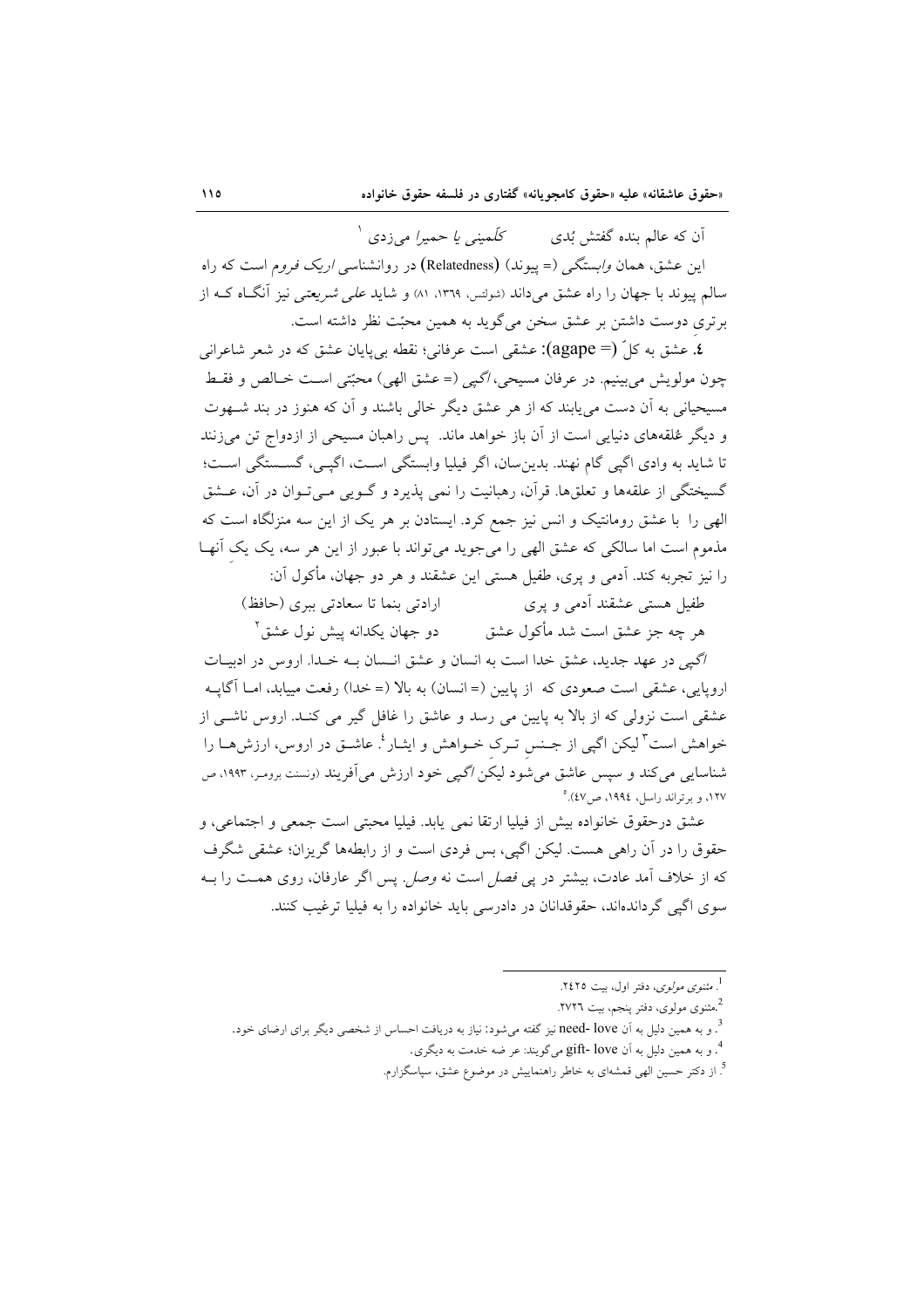### ج. سىڪشىئاسى حقوق كامحو پانه و حقوق عاشقانه

از این چهار عشق، حقوق کامجویانه با عشق یکم سر نظربازی دارد لیکن حقوق عاشــقانه، وجهه همّت خود را عشق دوم و سوم قرار میدهد. برای درک دو نگاه کامجو و عاشق، تـاریخ تفسير آيه ٢٢٣ از سوره بقره عبرتآموز است (نجفي، ١٩٨١، ص١٠٣، و طوسي؛؟، ص٢٤٣):

اَیه مشهور «نساءُکم حَرثٌ لکُم فأتُوا حرثَکُم أنّی شئتُم» (بقره ٢٢٣/٢) در نظربازی کامجویانــه، تفسیری متفاوت از نگاه عاشقانه میbبابد. در نگاه نخست، این آیه بر اباحت شیوههای گونهگون تمتع جنسی دلالت دارد لیکن در نگاه دوم، تفسیر آیه لطافتی می یابد؛ مرد، ابری است بهاری و زن، سرزمینی حاصل خیز که گیاه سبز فرزند را در خود میپروراند. چنان کـه عمـران در شـب زفاف خود، بر بنیاد روایت مولوی، خطاب به همسر خود و مادر موسی میگوید: من چو ابـرم تو زمین، موسی نبات ْ. این چنین است که حقوق کامجویانه با عشق بیگانه میٖنماید؛ محبّت را کار بازی می گیرد و گوی عشق را در خور آن می بیند که به چوگان هوسَش زنند:

عشقبازی کار بازی نیست ای دل سر بباز ورنه گوی عشق نتوان زد به چوگان هوس ٔ حقوق کامجویانه در حوزه خانواده، دچار خود شیفتگی است و بر این ادّعاست که توانسته تمامت رابطههای خانوادگی را به قاعده درآورد، همچنان که در عرصـه قراردادهــا توانــسته بــه تقریب، عموم قواعد را در بَرگیرد. لیکن حقوق عاشقانه، حدّاقلی اسـت و فقــط کمتــرین ایــن رابطهها را به دشواری، قانونمند میکند.

سبک حقوق کامجویانه و عاشقانه را میتوان در پنج سطح شناخت:

۱. در حقوق کامجویانه، مفهوم نکاح مساوی و مساوق با تمتّــع جنــسی اســت و هــر امــر مربوط به نکاح و طلاق به تمتُّع و استمتاع فرو کاسته میشـود. معنـای حقیقـی نکـاح چیــزی نیست جز مجامعت و اگر در معنای ازدواج به کار رود مجازی لغــوی اســت؛ چــه ازدواج نیــز سببی برای استمتاع است (نجفی،۱۹۸۱، ص ۱۰۳". برخی فقیهان برآنند کـه نکـاح حتـی بـا صـیغه

| نیم شب اَمد پی دیدنش جفت                                                                                                              | <sup>1</sup> . شه برفت و او بر آن درگاه خُفت |
|---------------------------------------------------------------------------------------------------------------------------------------|----------------------------------------------|
| بر جهانیدنش ز خواب اندر شَبَش                                                                                                         | زن بَرو افتاد و بوسید آن لبش                 |
| بوسه باران کرده از لب بر لبش                                                                                                          | گشت بیدار او و زن را دید خَوش                |
| گفت از شوق و قضای ایزدی                                                                                                               | گفت عمران اين زمان چون آمدي؟                 |
| بر نیامد با خود آن دم در نبرد                                                                                                         | در کشیدش در کنار از مهر، مرد                 |
| پس بگفت ای زن نه این کاری است خرد                                                                                                     | جفت شد با او امانت را سپرد                   |
| اّتشی از شاه و مُلکش کین کشی                                                                                                          | أهنی بر سنگ زد زاد اَتشی                     |
| حق شه شطرنج و ما ماتیم مات                                                                                                            | من چو ابرم تو زمین موسی نبات                 |
|                                                                                                                                       | <sup>2</sup> . بیتی است از حافظ قدسی، ص ۲۴۷. |
| <sup>3</sup> . كتاب النّكاح الّذى هو فى اللغة الوطأ … و فى محكىّ المغرب أصل النكاح الوطأ تُمّ قيل للتّزويج نكاحً مجـازاً لأنّـه سـببً |                                              |
|                                                                                                                                       | للوطأ.                                       |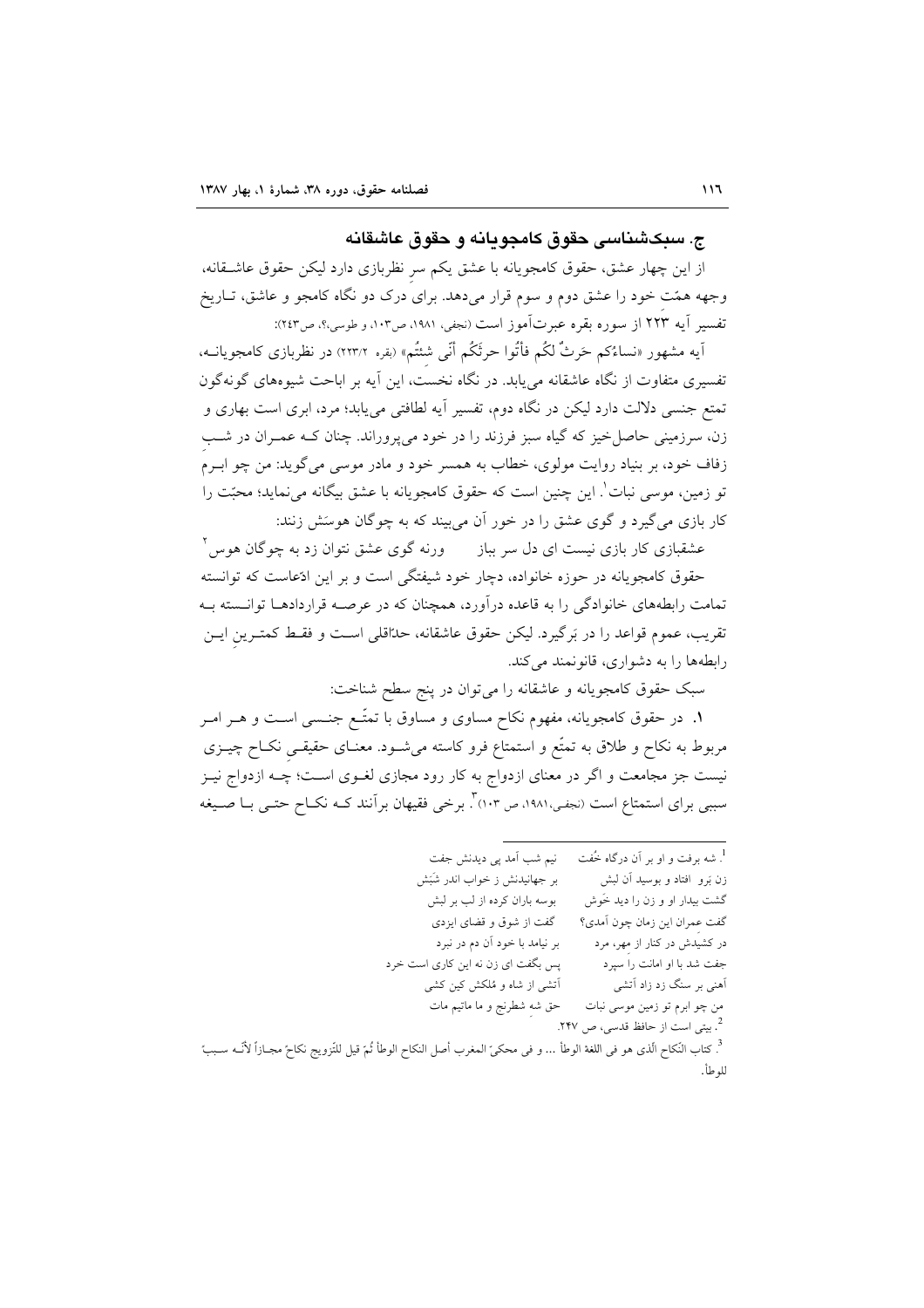*«مَتْعْتَک»* نیز منعقد میگردد، گرچه به گفته مفسّران، واژه نکاح در قرآن حتی یـک بــار هــم در معنای استمتاع به کار نرفته است (نجفی،۱۹۸۱، ۳).' در نظـر دکتـر امـامی، نکــاح، رابطــهای اســت حقوقی که با عقد بین مرد و زن حاصل میگردد و به آنها حق میدهــد کــه از یکــدیگر تـمتــعر جنسی ببرند (اسامی،۱۳٦۸، ص ۲۰۲۸) ٌ پای بندی به خانواده بــا محــدودیّت دامنــه ایــن بهــرهوری و قناعت به خانواده سازگار است نه لجام گسیختگی و آزمنـدی در تمتّـع فـزون تـر.<sup>۳</sup> در حقـوق عاشقانه، هدف اصلی ازدواج، پای بند ساختن زن و مرد است به خانواده و مکلف ساختن آنها به نگاهداری و تربیت فرزندان (کاتوزیان، ١٣٦٨، ص ٢٧). ٔ نگاه صرف استمتاعی سبب شـده اسـت که در قرنهای پنجم تا هفـتم در ایـران، تمتّـع دو همجـنس را از یکـدیگر گـاه امـری عرفـی بشمرند؛ چنانکه توصیههای عنصر المعالی به فرزندش در باب عشق از کتاب قابوسنامه، درباره عشق دو همجنس است و بسیاری از حکایتهای باب پنجم گلستان سعدی درباره عــشق نیــز همين گونه است.°

٢. با تقليل مفهوم نكاح به استمتاع در حقوق كامجويانه، زن شيئي مي شود و موضوع لذَّت جنسی مرد و مطیع زوج قرار میگیرد و در حقوق سنتی، بارها به تلمیح و تصریح به این نکتـه اشاره کردهاند (ابوالفرج جوزی؛؟، ص١٣٩) . پاره کامجو پانه حقـوق سـتّتی کـه تمامـت «حـق» را بـه

<sup>.&</sup>lt;br><sup>1</sup>. حتّى قيل إنّه لم يرد لفظُ النكاح فى الكتاب العزيز بمعنى الوطأ . آيه مشهور ديگر، هدف ازدواج را *سُكون خاطر* دانــسته نــه تمتع: و من آياته أن خَلَق لكم من أنفسكم أزواجاً لتَسكُنوا إليها (روم١٦١/٣٠).

<sup>.&</sup>lt;br>· برخی، مظهر بارز رابطه زن و شوهر را حق تمتع جنسی میدانند (محقق داماد، حقـوق خـانواده، ص۲۲). دکتـر جعفـری لنگرودی با احتیاط میگوید: علاوه بر این در بسیاری از عقود نکاح، مسأله تمتع جنسی تحت الشعاع مسأله فرزند پیدا کـردن است پس چنین نیست که تمتع جنسی هدف اصلی در همه عقود نکاح باشد. در مواردی هم که تمتع جنسی هدف اصـلی را تشكيل مي<هد غالباً هدف منحصر نيست بلكه هدف فرزند داشتن هم همراه آن است.

<sup>&</sup>lt;sup>3</sup>. برای دیدن تعریفهای گونهگون از ازدواج رک. *جاناتان هرینگ*، همان، صفحه یک به بعـد .در ایـن کتـاب تعریــفـهــای صورتگرایانه، روانشناسانه، سیاسی، مذهبی و ناظر به خـدمت ارائــه شـده اسـت. در تعریـف کـارکردی و نــاظر بــه خـدمت (Functional) فرزندان در مركز تعريفاند و ازدواج، محيطي براي عشق و آسايش فراهم مي آورد.

<sup>&</sup>lt;sup>4</sup> . غزّالبي نيز در كيمياي سعادت ميگويد: ليكن بايد كه نكاح بر نيت فرزند باشد نه براي شهوت (نيز احياء علوم الــدين، ج ۲، ص ۳۹) در قرآن نیز هدف از ازدواج بیش از تمتع، فرزندداری است: ربّنا هَب لنا من أزواجنا و ذرّيّاتنــا قــرةَ أعــيُن (فرقــان ۷٤/٢٥) و: ربّ هب لي من للننک ذريّهٔ طيّبهٔ (آل عمران ٣٨/٣). افزون بـر ايــن، ممکــن اســت در قــراَن، ازدواج را وســيلهاى اقتصادی برای کسب ثروت نیز تفسیر کنند اما نه وسیلهای برای صرف استمتاع: و أنکحوا الأیامَی منکم والصّالحینَ من عبادکم إن يكونوا فقراء يُغنهم اللهُ من فضله و الله واسعٌ عليم (نور ٣٢/٢٤). در خبري از پيامبر درباره اين آيه آمده: اطلبو الغنا في هذه الأيه (جواهر ٩/٢٩).

<sup>&</sup>lt;sup>5</sup> . برای بررسی تاریخ قانونی شدن ازدواج دو همجنس در حقوق انگلیس، این پرونده را ببینید:

Fitzpatrick v. Sterling housing associated Ltd (2000) هاوس اَو لورد در این پرونده پذیرفته است که دو همجنس میتوانند تشکیل خانواده دهند. نیز رکّ. اصـلاحیه قـانون جـّـرائم جنسي (١٩٥٧) كه لواط را جرم نمي داند:

Jonathan Herring: Family Law, Pearson Education Limited , 2001, p.27, 66. <sup>1</sup> . در باب ۶۴ این کتاب (فی وجوب طاعهٔ الزوج و حقّه علی المرأة) ابوالفرج جوزی میگوید که زن، بــرده و ملـک شــوهر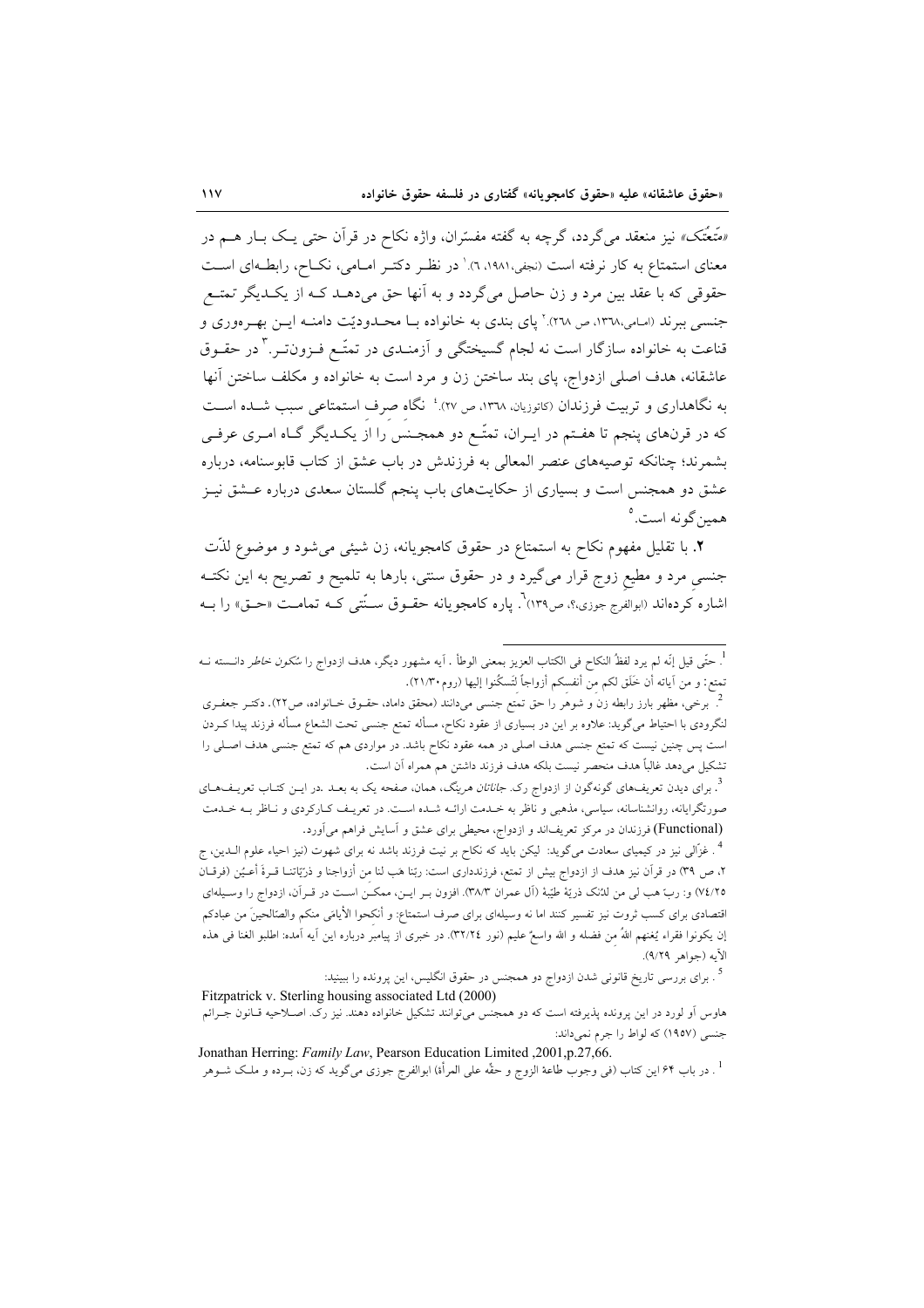«مالكيت» فرو كاسته (جه، «حق» را حالت ضعيف *«مالكيت»* تلقى مى كند) «زوجيت» را نيز بـه مالکیت تقلیل داده است. ابن سینا می گوید که چون مرد در نکاح، مالک زن است (= مالکیت بُضع)، زن نمي تواند به نكاح مردي ديگر درآيد اما از آنجا كه زن با نكاح، مالك مرد نمي شـود، مرد می تواند چند همسر (= مملوک) داشته باشد (ابن سینا، ١٩٦٠، ص٤٥٠). ایـن، سـرآغاز سـلوک معامله مآبانه با نكاح است؛ سلوكي كه اكنون در قاعده اجرتالمثل زنان، تجلَّيي جديدتر يافته. محیط عمومی قانون مدنی ایران نیز بیشتر مناسب با حقوق کامجویانه جلوه گـر میـشود. بـرای مثال، نظر به زن در ماده ۱۰۹۰ قانون مدنی، همچون نظر به کالاست؛ برای تعیین مهرالمثل باید حال زن از حيث شرافت خانوادگي و ساير صفات و وضـعيت او نــسبت بــه اماثــل و اقــران و اقارب و همچنین معمول محلٌّ و غیره در نظر گرفته شـود. حقـوق کامجویانــه، تکلیـف زن را يكسره در تمكين براي استمتاع خلاصه ميكند؛ مهرالمثل، عــوض نزديكــي بــا زن اســت و در جایی که مَهر، مجهول یا بی|رزش است، اگر زن پیش از نزدیکی فوت کند، کـابینی بـه دارایـی زوجه نمي افزايند (امامي،١٣٦٨، ص٣٨٥). همچنين گوئي «نشوز» فقط نافرماني زن است در تمكين، به مفهوم مشهور( ماده ۱۱۰۸ ق.م) ْ. حقوق عاشقانه اما پیرو اخلاق *کانت* است و بــر آن اســت که زن را همچون هدفی در خود بنگرد نه همچون وسیلهای برای انتفاع مرد. حقوق کامجویانــه ریاست مرد را بر خانواده، سلطه جویانه و قهّارانه میخواهد لیکن حقـوق عاشـقانه، مـدیریت مرد را نه حقی خودخواهانه برای او که تکلیفی غیرخواهانه و اجتمـاعی بـرای بهبـود خـانواده میداند؛ حق و تکلیفی که مرد باید از سوءاستفاده از آن بر حذر باشد.

**۳**. ادبیات حقوق کامجویانه، اصطلاحات رنگارنگ استمتاعی را شائقانه به کار می برد و بــا این واژگان، گاه به نوعی پورنوگرافی و الفیه شلفیهپردازی نزدیک میشـود: وطـی و مواقعــه و مباشرت و مقاربت و مجامعت و بضع و مـضاجعت و رفـث و دخـول و مباعلـت و افـضاء و مفاوضه و عَزل و قرن و عنن. این ادبیـات دارای مبـاحثی مُــشبع دربـاره آداب خلــوت اســت (نجفی،۱۹۸۱، ص٤٢) ٌ و به آن بخش از منابع خود مایل است که از دو نهاد نکاح و طلاق، مفاهیمی استمتاعی به دست داده. برای مثال، برای نشان دادن وجود حق طلاق بهرای مرد بـه مـستندی همچون «الطلاقُ بيد مَن أخذَ بالسّاق» استناد ميكند با آن كه آيه ٢٢٩ سوره بقره در بيان همــين

است: و ينبغي للمرأة أن تعرف أنّها كالمملوك للزّوج فلا تتصرّف في نفسها و لا في ماله إلّا بإذنه و تقدّم حقّه على حقّ نفسها. و نیز رک. همان، باب ۶۷، درباره روائ<sub>ی</sub> زدن زن. نیز رک. محقق داماد، *حقوق خانواده، ص* ۲۹۷، در شرح مـاده ۱۱۰۸ ق.م.، و غزالي: احياء علوم الدين، ج ٢، ص٨۴ و٣١٣).

<sup>&</sup>lt;sup>1</sup>. باید دانست که قانون مدن<sub>می</sub> ایران، نخستین قانون در کشورهای اسلامی است که از احوال شخصیه و نکاح و طـلاق سـخن گفته؛ کاری که دیگر قوانین در کشورهای اسلامی همچون قانون عثمانی (= المجلّه) از آن پرهیز کردهاند. ١. المبحث الثاني في أداب الخلوة بالمرأة.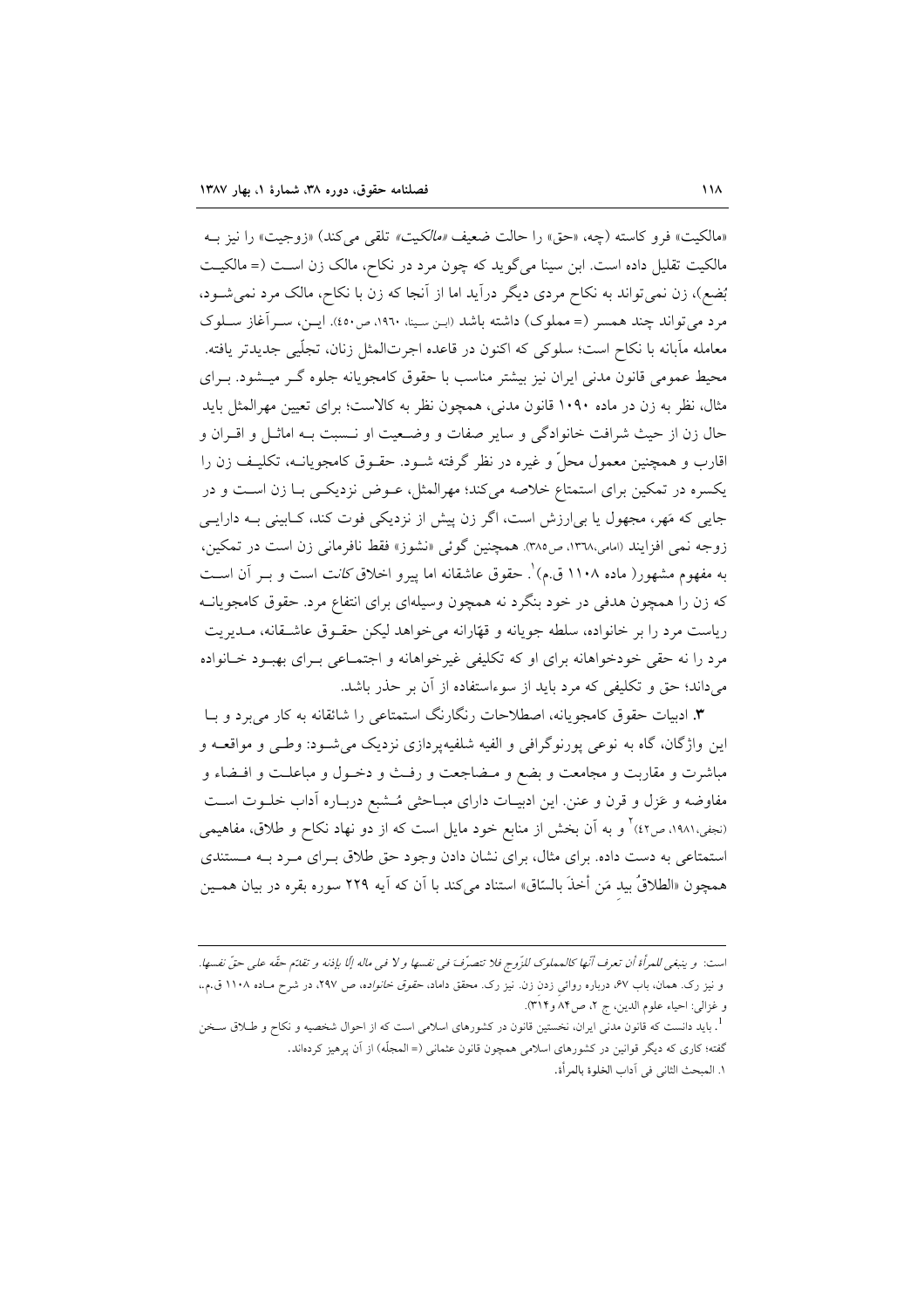### مقصود رساست. ۱

ادبیات حقوق عاشقانه، حدّاقلی از این اصطلاحات را عفیفانه برای بیان مقصود خود کـافی میداند. دکتر کاتوزیان در توضیح ماده ۱۱۲۳ *قــانون مــانی در نظــم حقــوقی کنــونی،* حتّــی از تعریف واژههای *قرن و افضاء* امتناع کرده و آن را به کتاب خود ارجاع داده، هر چنــد در آنجــا نیز شکافتن عمق معانی این واژگان را ضروری نمی بیند. در حقوق عاشقانه، کالبد شکافی ایــن کلمه ها امری موضوعی است که بایدش در تحقیقی کارشناسانه بررسی کـرد. اگـر حقوقـدان، ورود در امری موضوعی را شأن خود نمیداند، شایسته نیست که در جزئی ترین امور مـصداقی و تبیین سازوکارهای تشخیص امر موضوعی در حقوق خانواده قلم فرسایی کند.<sup>۲</sup> اگر حقــوق کامجویانه، اصطلاح «عمل شنیع» را در ماده ۱۰۵٦ قانون مـدنی، بـه فنـیترین شـیوهمـا و بـه تفصيل بيان مي كند، حقوق عاشقانه، فقط چنـد سـطري را بـدان اختـصاص مـي دهـد. حقـوق کامجویانه با عشق سر ناسازگاری دارد و چون آن را کار بیکاران میداند زبان خود را رفیعتر از آن می پندارد که به تلفظ این واژه بیالاید؛ مبادا *دوستت دارم* را از دهانش ببویند. مثـالی روشــن از این پرهیز، زهد و حذر *عجارده* (فرقهای از خوارج) است؛ متـشرِّعان و متقـشَّرانی خــشک دماغ که سوره یوسف را فقط به این دلیل که دارای درونمایـهای اسـت عاشـقانه، جـزء قـرآن نمیدانستند. کاتوزیان اما در مقاله «توالد بدون عشق» اولین حقوقدانی است که واژه «عشق» را این چنین بزرگ میدارد (کاتوزیـان، ١٣٦٩، ص٢١٧) و از ذکر آن در کتـاب حقــوق خــانواده شــرم و پرهيز نمي كند.

٤. حرمت وفاداري، چهارمين و خطيرترين ويژگي سبكي حقـوق عاشـقانه اسـت. حقـوق کامجویانه، وفاداری را فقط تعهدی برای زن میداند اما در حقوق عاشقانه، این تعهّد از هـر دو جانب لازمالوفاء است (نجفي، ١٩٨١، ص١٦)". حقوق كامجويانه آشـكارا ايــن اسـتعداد را دارد كــه ترغیب کننده مرد به نقض وفاداری و خیانت به همسر باشد. اما همین حقـوق، کوچـکتـرین بدبینی مرد را به زن، با شدیدترین ضمانت اجرا (= لعان) مکافـات میکنـد؛ مـرد مـی توانـد بـا اجرای چند سوگند، زن را به زنا متّهم و محکوم سازد و نَسَب فرزنـد همــسرش را نفـی کنـد. کاتوزیان، با صراحتی که از حقوقدانی اثباتگرا غریب میiماید، مـاده ۱۰۵۲ قــانون مــدنی را در مورد مراسم لعان، قاعدهای متروک می شمارد و وفاداری را، بـه رغـم آن کـه اشــارتی بــدان در قانون نیست، به جدّ، با تکلیف به *معاضدت و تشیید مبانی خــانواده همـراه مـی*دانـد، و رویــه قضایی فرانسه و امریکا را تأیید میکند که زنای مرد را سببی موجّه برای درخواست طـلاق زن

<sup>&</sup>lt;sup>1</sup>. الطلاق مرّتان؛ فإمساكٌ بمعروف أو تصريحٌ بإحسان.

<sup>&</sup>lt;sup>2</sup>. برای دیدن تعریف این امور موضوعی در نکاح رک .شیخ طوسی، المبسوط، ۲۵۰/۴.

<sup>&</sup>lt;sup>3</sup>. درباره تكليف زن ميگويد: ... أي ترعى حقَّه ؛ بأن لا تخونَه فيهما...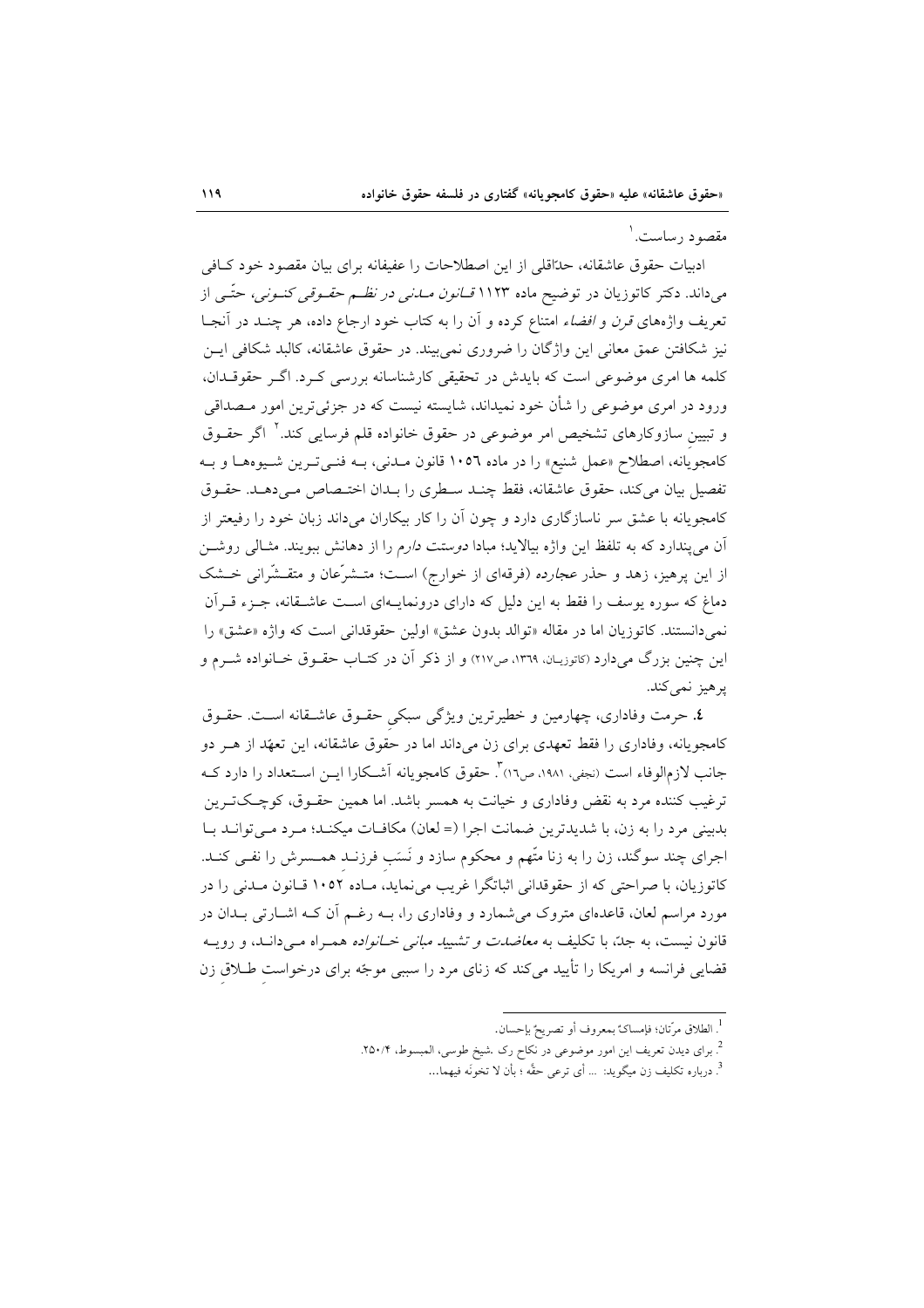دانستهاند (کرتنی و ماسون، ۱۹۹۰، ص۱۰۱). حقوق کامجو یانه برای بیان نامحدود بودن تعداد همسران موقَّت، فرصتي فراخ براي خود مي بيند و به پيروي از سنائي پند مي دهد كه (سنايي،؟، ص٤٣٨): بند یک ماده مشو تا بتوان<sub>ی</sub> چو خروس تا بُوی تاجور و پیشرو تاجوران ْ و به تبع سعدی، مخاطب را به تجدید فراش در هر نوبهار ترغیب میکند به این تمثیل ک تقویم یارسال در سال نو، به کار نمی آید (سعدی، ١٣٦٩، ١٣١٤): که تقویم پارینه ناید به کار<sup>۲</sup> زن نو کن ای دوست هر نوبهار

لیکن حقوق عاشقانه، بقای انس را با چنین زیادهخواهی ناسازگار می بیند و همچون همـان سعدی در جایی دیگر، به وفاداری تمام بر آن است که:

> که به ی*ک* شاهد اقتصار کند قاضي شهر عاشقان بايد

بدین سان کاتوزیان، نظر شهید ثانی و شیخ بهائی را به فیلیـا نزدیکتـر مـی(دانـد؛ فقیهـانی پرهیزگار که همسر متعه را یکی از چهار همسر نامیدهاند ( برای مطالعه بیشتر رک نجفی، ۱۹۸۱، ص۳۵) ً.

نگاه حقوق عاشقانه به زواج از سط*ح لیبیدو به فیلیا ا*رتقـا یافتـه: «فـداکاری و غیرخـواهی، شرط نخست و سنگ زیرین این بناست. عاشق صادق آن نیست کـه در راه معـشوق بـه خــود بیندیشد و در جستجوی منافع خویش باشد هم چنان که پدر و مادر دلسوز نیز در راه سـعادت فرزندان از خود می گذرند». کاتوزیان، حس*ن معاشرت و تشیید مبانی خانواده ر*ا فقسط شـعاری اخلاقی نمی داند و برای نقض آن، به ضمانت اجرا قائـل اسـت.<sup>؛</sup> کاتوزیــان، فرصـتی بـیش از دیگر حقوقدانان به تبیین شیوه سلوک همسران با یکدیگر و با فرزندان اختصاص مـی۵هــد. از سويي، بيءللتي را در رفتار با همسران متعدّد، عسر و حرجي بـراي زن مـي دانــد و از ســويي دیگر، به زن اجازه نمیدهد که زندگی با مردی را عُسر و حرج بداند که به دلیل آسیب دیدگی در جنگ یا اسارت در اردوی دشمن، بـا همـسر خـود نمـیتوانـد همبـستر شـود. كاتوزيـان می نویسد: «باید گفت زنی که به این دلایل از شوهر خود طلاق مـی خواهـد، وظـایف انـسانی خود را در ځسن معاشرت با همسرش از باد برده است».

به آب دگر، آتشش باز کُش مبَر تلخ عیشی ز روی ترُش

ا<br>. ديوان سنايي، ص. ۴۳۸. ۴. نیز رک. بوستان، باب سوم، بیت ۱۷۶۰:

<sup>&</sup>lt;sup>3</sup>. فما عن الشَّيخ من كراهة الزيادة على الواحدة. واضحُ الضَّعف . نيز رک . امامي، ج۴، ص٣٢٧. عرف مسلم كه عرف مذهبي به شمار میرود اجازه جمع نمودن چهار زن دایم است.

<sup>&</sup>lt;sup>4</sup>. برای دیدن نظر مخالف رک. محقق داماد، همان، ص ۲۸۷: برخی از حقوقدانان میپندارند که ماده فوق صرفاً یک دســتور اخلاقی نبوده و دارای ضمانت اجرائی قانونی است که در صورت تخلف از طرف زوجه، نشوز محسوب میگردد (لنگرودی، حقوق خانواده، ص١۶١) ولي با توجه به منابع فقهي قانون مدني، اين مطلب صحيح به نظر نميررسـد زيـرا در فقــه مــصاديق نشوز کاملاً مشخص گردیده. (برای نظر موافق رک. امامی، ج۴، ص ۴۳۰).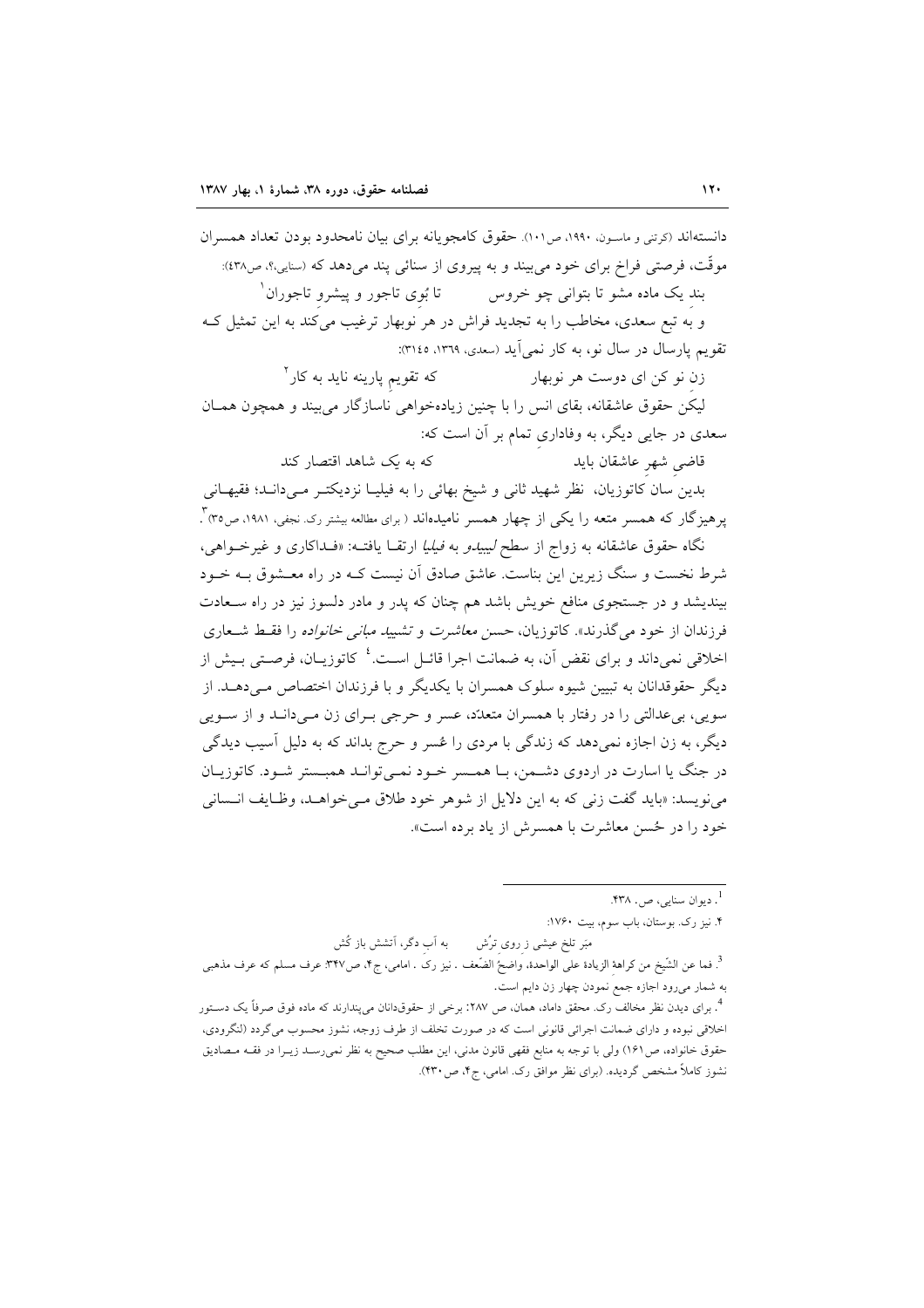٥. این همه، دلیل بر آن نیست که نفس رابطه جنسی برای حقوق عاشقانه هـیچ اسـت؛ بـه عکس، از آنجا که حقوق عاشقانه به مرتبه محبت تعالی یافته، به ایـن آمیـزش زیبـای حیـاتی، نگاهی به تکریم دارد. حقوق کامجویانه اما، بهرغم بانگ و هیـاهوی فــراوان بــر ســر اســتمتاع، چون بر *لیبیدو* ایستاده، این ماده حیات انسانی را سرسری می گیرد. بهترین گواه براین امر، نزاع حقوقدانان درباره وضعيت حقوقي شرط تحريم رابطـه جنـسي در ضـمن عقـد نكـاح اسـت. اینجاست که شهوت نیز کرامت می یابد و در مقام خویش می نشیند. حقوق عاشقانه این شـرط را خلاف مقتضای ذات حق نکاح میداند؛ شرطی باطل که بنیان نکاح را نیز بےمعنـا مـیکنـد (نجفی،١٩٨١، ص٢١١، و بحرانی،؟، ص٣٢٤). به گفته كاتوزيان، «نكاح، چارچوبي براي روابط جنسي زن و مرد فراهم میآورد و عشق و هوس را با وظیفه درمیآمیزد و کانونی بـرای رشــد جــسمی و عاطفي فرزندان ناشي از اين رابطه به وجود مي آورد. پس اگر زن و مرد اتحادي تشكيل دهنــد كه در آن رابطه جنسي تحريم شده باشد، رابطه آنان با سازمان حقوقي و عرفي نكـاح شـباهت ندارد. در فقه نیز چنین شرطی مبطل نکاح شناخته شده است».<sup>۱</sup>

این احترام به آمیزش مشروع در مواردی دیگر نیز مشهود است: دیوانءالی کشور در حکم خود، مشروعيت دخول قبل از عقد را شرط صحت و يا شرط سقوط ولايت پيدر نمبے دانيد. دخول سبب سقوط ولایت پدر است چه مشروع باشد و چــه نامــشروع.' کاتوزیــان، از رابطــه جنسی مشروع تا نامشروع فرقها می بیند و حکم دیوان را علاوه برنادیده انگاشتن اهمیت رابطه درست جنسی به باز کردن راهی برای حیله به قانون متهم میکند (کاتوزیان،۸۲،۱۳۷۸).

## مؤخّره

١. حقوق كامجويانه بر رابطه استمتاعي زن و مرد متمركز است ليكن حقـوق عاشـقانه بـر انس آن دو و نیز محبت میان آنان و فرزندان (جون کاربون، ۲۰۰۰، ۱ به بعد). حقــوق عاشــقانه رابطــه حقوقی زن و شوهر را به نحوی ترسیم میکند که حقوق *فرزندان* بهتر احقاق شود.

٢. این مقاله، پنج ویژگی را برای عاشقانه بودن برشمرده است اما بر آن است کـه مـصداق این ویژگی ها را در گفتگویی مداوم و علیالخصوص در دادگاه باید تعیین کـرد. ممکــن اســت

<sup>&</sup>lt;sup>1</sup>. برای دیدن رأی موافق با دکتر کاتوزیان رک. جعفری لنگرودی، حقوق خانواده، شماره ۲۲۶.

<sup>&</sup>lt;sup>2</sup>. متن رأى چنين است: با توجه به نظر اكثر فقها … و همچنين با عنايت به ملاک صدر ماده ۱۰۴۳ قانون مدنى، عقد دوم از نظر این هیأت صحیح و ولایت پدر نسبت به چنین عقدی ساقط است و مشروعیت دخول قبل از عقد شرط صحت عقد و یا شرط سقوط ولایت پدر نیست و دخول مطلقاً (مشروع باشد یا غیر مشروع) سبب سقوط ولایت پدر میباشـد. بنــابراین رأی شعبه نهم مدنی خاص موضوع دادنامه شماره ۷۹/۹-۲۷۹/۸-۵۹/۱۱/۲۸ دایر بر صحت عقد دوّم طبق موازین شرعی و قانونی صـادر شده و صحیح است و این رأی برای محاکم در موارد مشابه لازمالاتباع است. در همین مورد رک. امامی۲۸۵/۴.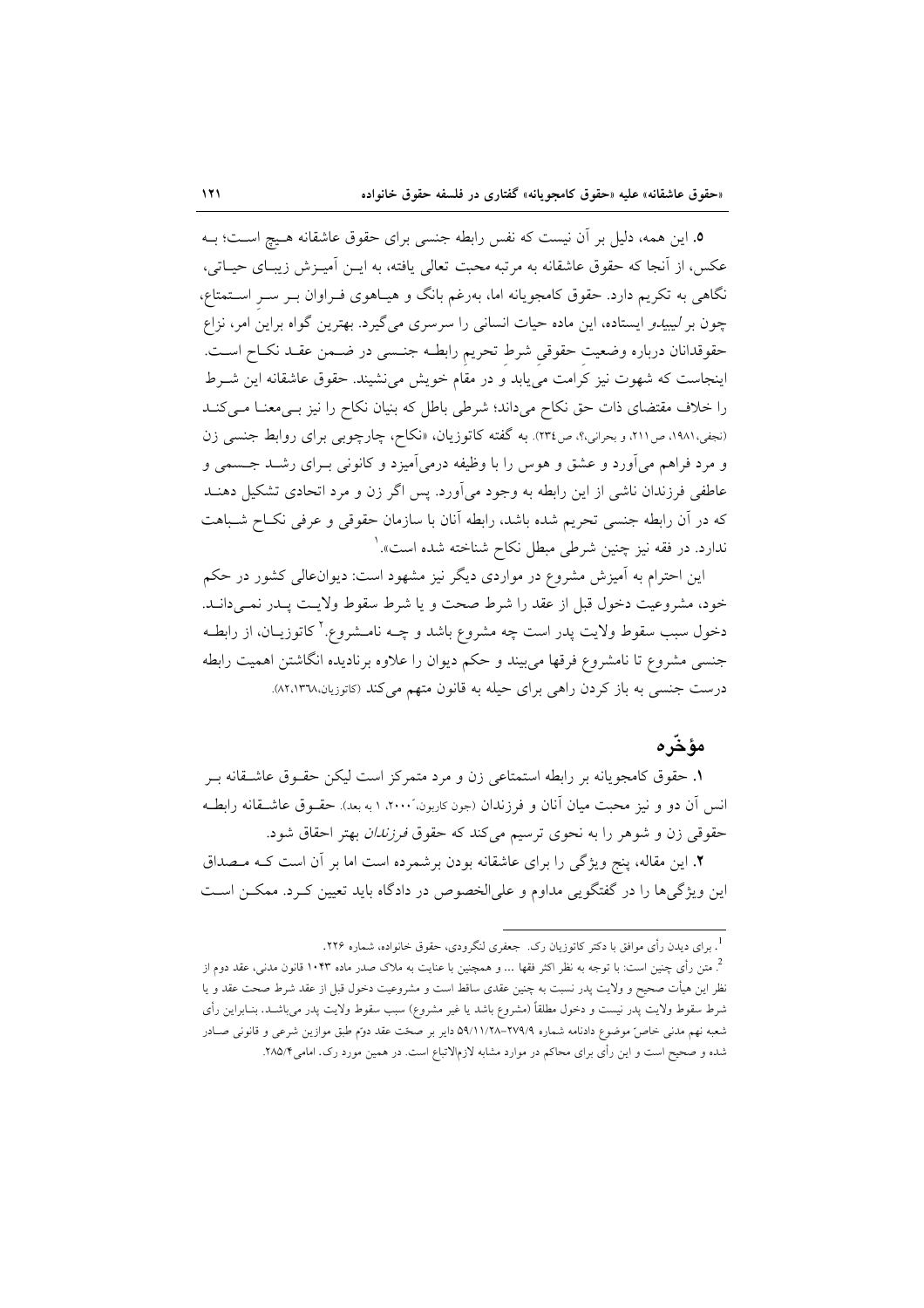حقوقداني، رابطه جنسي را هدف نكاح نداند ولي به زن اجـازه دهـد كـه از همـسر فـداكار و مجروح خود که قادر به نزدیکی نیست طلاق بخواهد. این مقاله، این دو نظـر را کـه دومـیش، اولی را نقض میکند دارای نظامی منسجم ندانسته و منظـر دوم را کامجویانــه شـناخته. لـیکن روانشناسی دادرس شاید در موردی خاص، جمع این دو نظر را عاشـقانه بــشناسد و لیبیــدوی نظريه دوم را ضامن حفظ فيليايي ارزشمندتر بداند.

**۳**. حقوق عاشقانه، سمت حركت حقوقدان را در غير نكاح و طلاق نيـز روشـن مـى كنـد. برای مثال، در قصه ولد طبیعی و فرزند نامشروع، حقوق کامجویانه بـر چگونـه بچـهدار شــدن تأكيد مي كند (يعني نوع رابطه جنسي)، ليكن حقوق عاشقانه اگـر چــه ايــن صــيروت را بــراي برقراری حقوق زن و مرد مهم میداند اما برای تعیین حقوق فرزند، ناکافیش میخواند. حقـوق عاشقانه در حفظ حقوق ولد طبيعي، به وضعيت «بچهدار بودن» زن و مرد مي نگرد نه به كيفيت این صیرورت<sub>.</sub> آن چنان که قوم *مریم*، آن گاه که او عی*سی* به دست بر آنان وارد شد، وی را به<sup>ُ</sup> بَغی(= زنا) متهم کردند و فرزندش را نامشروع دانستند. اما مسیح خردسال به تکلم دهان گشود و خود را *بنده خدا* دانست. گویی مریم با سکوت خود و اشاره به عیسی، به مخاطبان آموخت که بهرغم بدگمانی آنان از چگونه بچهدار شدنش، اینک پای فرزندی در میان است که نیازمنـد عشق و عاطفه است. '

# منابع و مأخذ:

## الف. فارسى

١. ابن سينا (١٩٦٠): الشفا، الإلاهيات، الدكتور ابراهيم مدكور، قاهره. ٢. ابوالفرج جمال الدين عبدالرحمن بن على بن محمد الجوزي (؟): أحكام النساء، دارالفكر. ٣. امامي، سيد حسن، (١٣٦٨): حقوق مدني، جلد ٤. ٤. بحراني، يوسف (؟): الحدائق الناضره، ج٥، دارالكتب الاسلاميه. ٥. خراسان<sub>ى</sub>، محمد كاظم، (١٤١٢): **كف***ايه الأصول***،** موسسهٔ النشر الإسلامى. ٦. دورانت، ويل: (١٣٧٠)، ت*اريخ تمدن*، انتشارات آموزش انقلاب اسلامي. ۷. سنایی غزنوی (؟): دیوان، به اهتمام مدرس رضوی، انتشارات سنایی. ۸ سهروردی، شیخ شهاب الدین (۱۳۷۳):قمی حق*یقهٔ العشق*، مجموعه مصنّفات شیخ اشراق، ج۳، پژوهشگاه علوم انسانی. ۹. شایگان، سید علی (۱۳۷۵): حقوق مدنی، به کوشش محمد رضا بندرچی، انتشارات طه.

<sup>.&</sup>lt;br>درک. سوره مریم ۲۷/۱۹ تا ۳۰. برای مطالعه حقوق فرزندان نامشروع در حقوق اروپائی و امریکایی رک. جاناتــان هرینـگ، هم*ان، ص ۲۶۷* درباره اماره فراش (Presumpition of paternity) و نیز رک. ص ۳۲۱ درباره طفل طبیعی. همچنین رک. کرتنی، ۱۹۷۶، ص۱۱۷ که *اماره فراش* را (با اصطلاح Presumprion of legitimacy) امارهای رد ناشدنی شناخته است و یا فرضی که ردّ آن بسیار دشوار است. در حقوق انگلیس نیز فرزند نامشروع از برخی حقوق محروم است و نسبت به پــدر و مادر، بیگانه محسوب میشود، هرچند که دادرسی در سال ۱۸۴۱ پرسیده بود چگونه ممکن است مادر با چنین فرزندی بیگانه باشد (پیشین، ص ۴۲۱).